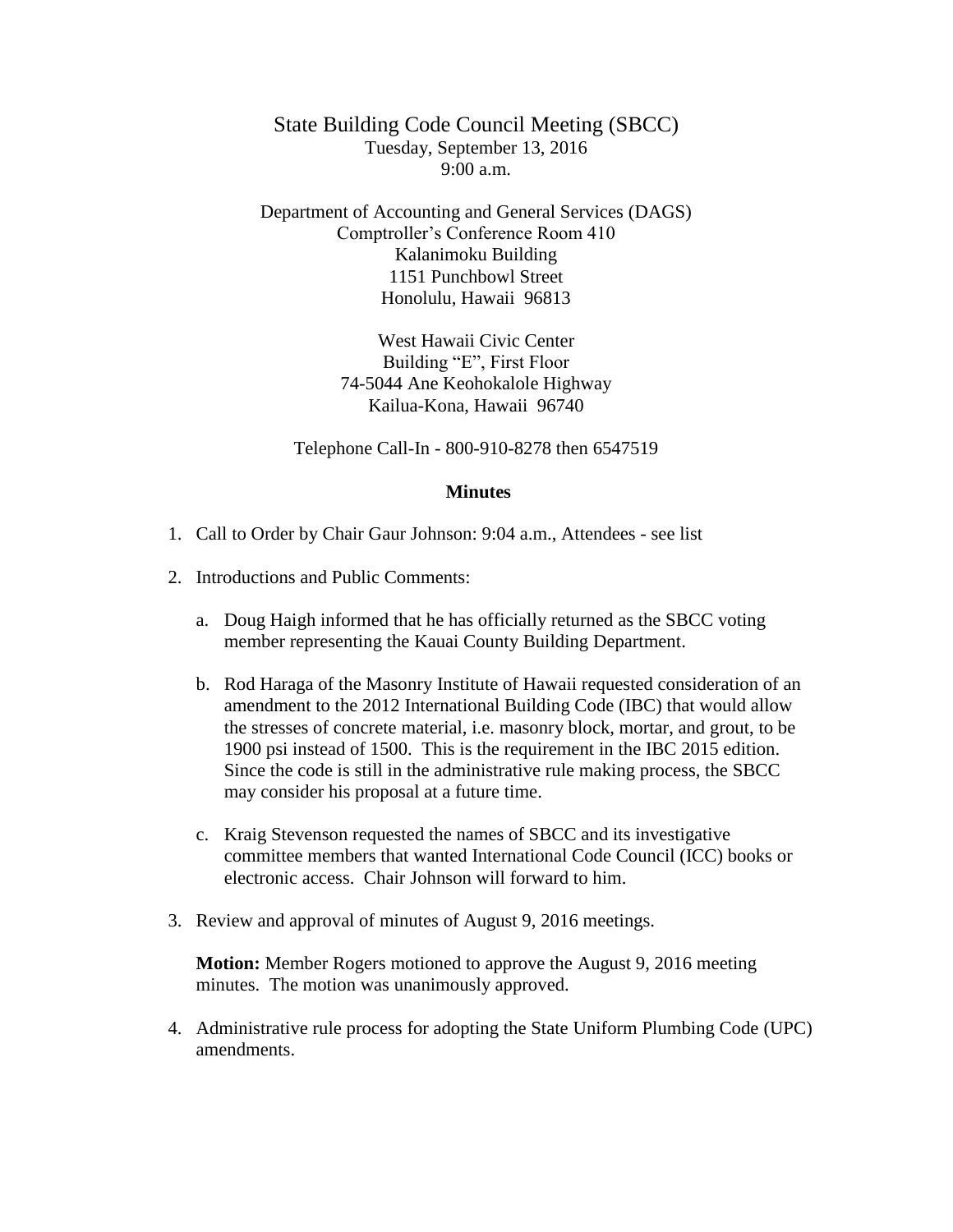The state plumbing code still needs to pass the Small Business Regulatory Review Board hearing and public hearing. Since is there is no governmental funds, there was a discussion of using private money for code adoption hearings and advertising. There are two acceptable methods. Establish a department special fund to receive and expend or to receive as a gift. There may be a possible conflict of interest that needs to be researched.

5. Administrative rule process for adopting for the State Electrical Code (NEC) amendments.

No update.

- 6. Administrative rule process for adopting for the State International Building Code (IBC) and the International Residential Code (IRC).
	- a. Chair Johnson informed that the FEMA grant to fund the adoption of the IBC 2012 edition is still pending. It is a reimbursement grant with \$75,000 for a consultant contract and \$25,000 for in-kind donations. A Department of Accounting and General Services (DAGS) budget proposal with a line item for consultant services equal to the contract amount needs to be submitted.
	- b. Chair reviewed the significant IBC amendments that Deputy Attorney General (DAG) Stella Kam had provided to comments to the review from the Legislative Reference Bureau (LRB).

**Motion:** Member Wiig motioned to approve the revised amendments. The motion was unanimously approved.

The next step is for the DAG review as to form and legality.

- c. Chair informed that the Structural Engineers Association of Hawaii is continuing its review of the IRC 2012 edition.
- 7. 2015 IECC, 2012 Uniform Plumbing Code (UPC) and 2014 NEC public hearings.

Public hearings for the IECC and NEC are awaiting funding from the Department of Business, Economic Development and Tourism (DBEDT). There was a discussion on the need for a court reporter to transcribe minutes of public hearings.

- 8. Discussion of Future Administration Support
	- a. Chair distributed a proposed SBCC operating budget request from the previous biennium. The SBCC reviewed and agreed to a budget that includes two personnel salaries and costs for publishing public hearing notices. Members will email the Chair with comments to complete the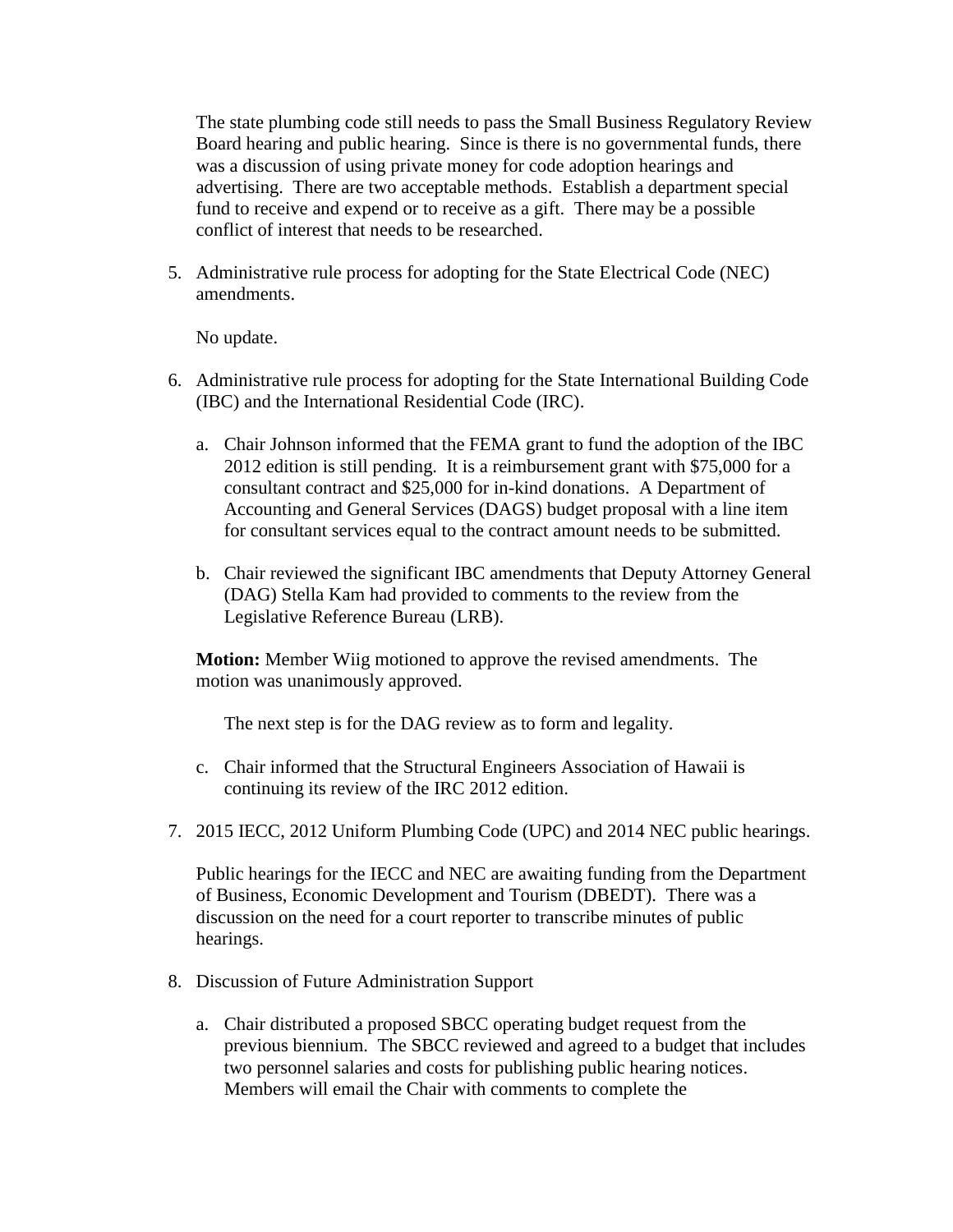justification/impact narrative section as soon as possible. Chair will forward to DAGS administration for review and submittal. Deadline to submit is September 16, 2016.

- b. Members discussed a future meeting with the Governor, his Chief of Staff, and the DAGS Comptroller, to solicit future administrative support. It was agreed that the DAGS Comptroller should be initial contact to discuss future administrative support.
- 9. Discussion of 2017 Legislation

No updates.

10. Discussion of SBCC Code Development Process

Chair requested that member Rogers email the drafted administrative rule adoption process to attendees and members.

- 11. Updates from the investigative committees:
	- a. Investigative committee for structural provisions for the 2012 International Building Code (IBC) and International Residential Code (IRC) – See item #6 above.
	- b. Investigative committee for the non-structural 2012 provisions of IBC  $\&$  IRC. Jim Reinhardt – Member Reinhardt was advised that the American Institute of Architects of Hawaii should draft amendments in administrative rules format with justifications.
	- c. Investigative committee for the IECC. See item #7 above.
	- d. Investigative committee for the Uniform Plumbing Code (UPC) See item #4 above.
	- e. Investigative committee for the Mechanical Code No updates.
	- f. Investigative committee for the Green Code No updates.
	- g. Investigative committee for the State Fire Code Former Chair Bratakos reported that this committee will be meeting next week to resume the review of the 2015 National Fire Protection Association 1 Fire Code.
	- h. Investigative committee on communication and training
		- 1) Member Wiig will be attending the IECC 2018 edition code review in Kansas City next month.